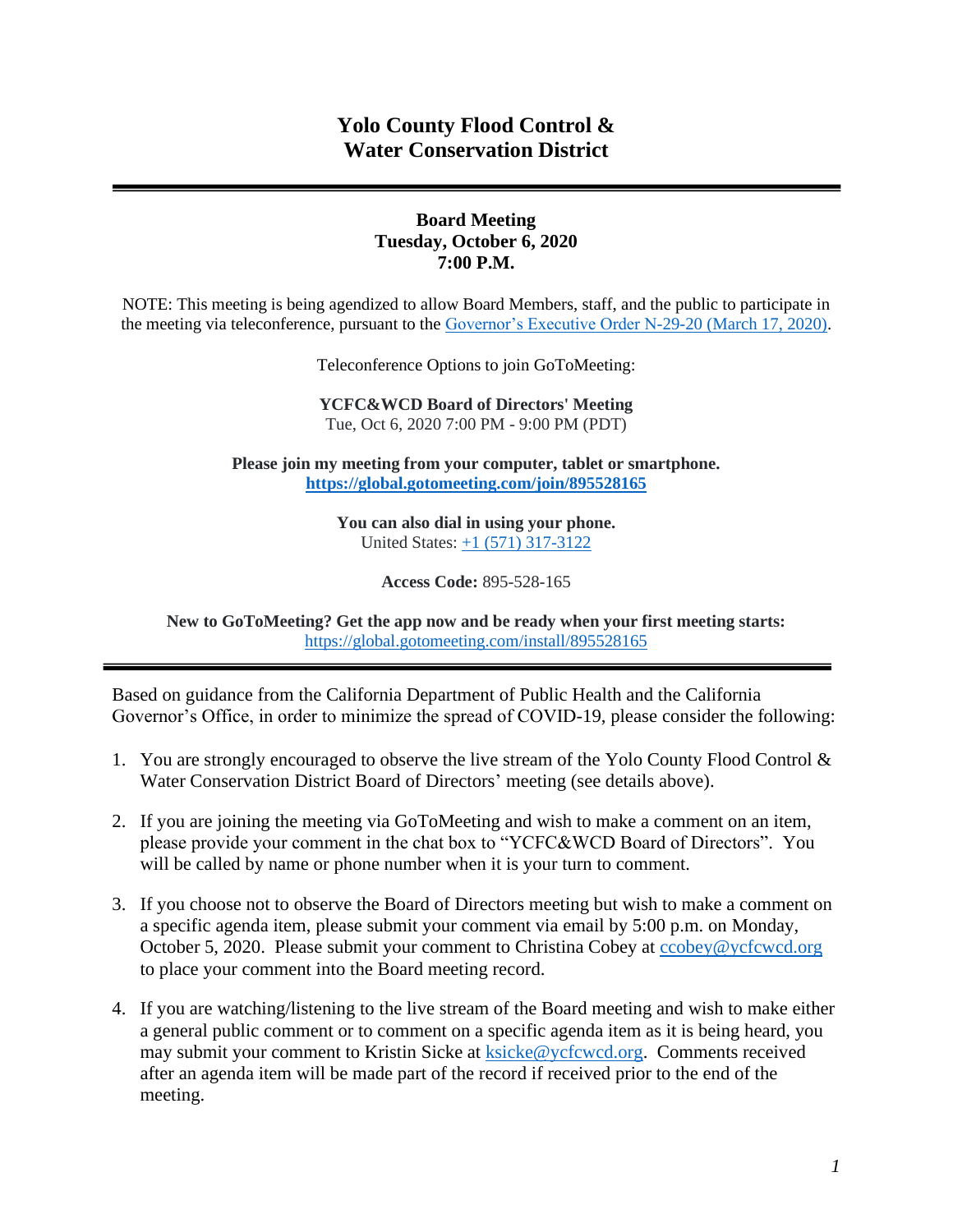Public documents relating to any open session item listed on this agenda that are distributed to all or a majority of the members of the Board of Directors less than 72 hours before the meeting are available for public inspection by scheduling an appointment with Christina Cobey at (530) 662- 0265 or [ccobey@ycfcwcd.org](mailto:ccobey@ycfcwcd.org)*.* 

In compliance with the Americans with Disabilities Act, if you have a disability and need a disability-related modification or accommodation to participate in this meeting please contact Christina Cobey. Requests should be made as early as possible, and at least one full business day before the start of the meeting.

#### **AGENDA**

| 7:00 | 1. | Consideration: Adoption of the September 1, 2020 Regular Board Meeting<br>Minutes                                                                                                                                                                                                                                                                      |  |
|------|----|--------------------------------------------------------------------------------------------------------------------------------------------------------------------------------------------------------------------------------------------------------------------------------------------------------------------------------------------------------|--|
| 7:02 | 2. | Open forum (Limited to five minutes): Guest introductions, unscheduled<br>appearances, opportunity for public comment on non-agenda items                                                                                                                                                                                                              |  |
| 7:07 | 3. | Consideration: Adding Items to the Posted Agenda<br>In order to add an item to the agenda, it must fit one of the following categories:<br>a) A majority determination that an emergency (as defined by the<br>Brown Act) exists; or<br>A 4/5ths determination that the need to take action that arose<br>b)<br>subsequent to the agenda being posted. |  |
| 7:10 | 4. | Consideration: Indian Valley Reservoir Hydroelectric Rehabilitation Project                                                                                                                                                                                                                                                                            |  |
| 7:30 | 5. | <b>Presentation:</b> Update on Water Use Agreements in the Cache Creek Watershed                                                                                                                                                                                                                                                                       |  |
| 7:40 | 6. | Presentation: Update on the YSGA's Development of the Yolo Subbasin<br>Groundwater Sustainability Plan                                                                                                                                                                                                                                                 |  |
| 8:00 | 7. | Directors' Reports: Report on meetings and conferences attended during the<br>prior month on behalf of the District                                                                                                                                                                                                                                    |  |
| 8:05 | 8. | Attorney's Report: Report on legal matters of concern to the District                                                                                                                                                                                                                                                                                  |  |
| 8:10 | 9. | General Manager's Report: Report regarding current general activities and<br>projects of the District<br>a) Operations, Maintenance, and Water Conditions<br>b) Financial Report<br>c) General Activities<br>d) Upcoming Events                                                                                                                        |  |

General Discussion: Opportunity for clarification or additional information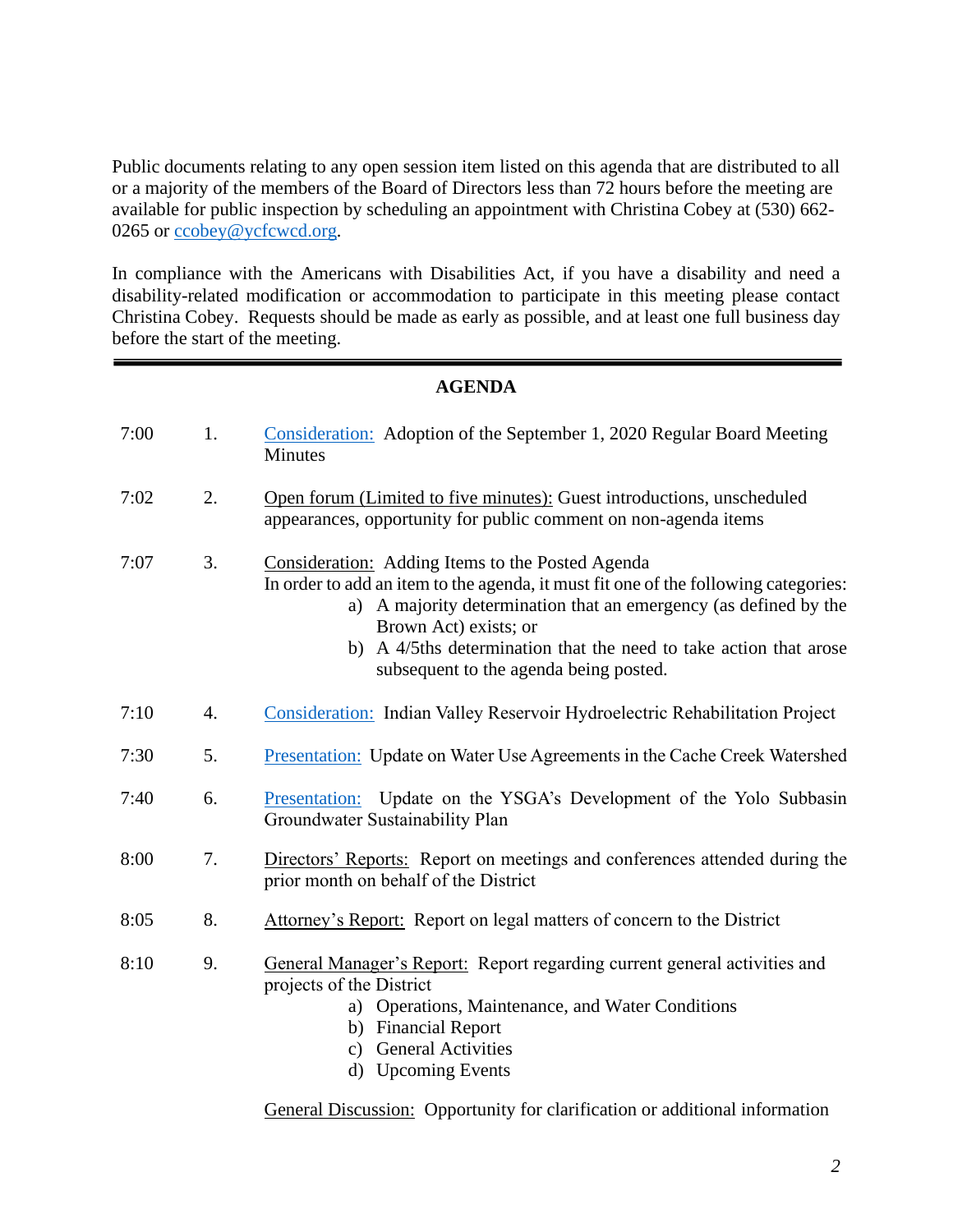| 8:25 | 10. | request                                                                                                                                 |
|------|-----|-----------------------------------------------------------------------------------------------------------------------------------------|
| 8:28 | 11. | Consideration: Consider the approval and the payment of bills                                                                           |
| 8:30 | 12. | <b>Closed Session: Public Employee Performance Evaluation (Government)</b><br>Code $\S$ 54954.5(e) and 54957)<br>Title: General Manager |
| 8:55 | 13. | Closed Session Report: Report action and vote, if any taken, in Closed Session                                                          |
| 9:00 | 14. | Adjourn                                                                                                                                 |

The public may address the Board concerning an agenda item either before or during the Board's consideration of that agenda item. Public comment on items within the Board's jurisdiction is welcome, subject to reasonable time limits for each speaker. Upon request, agenda items may be moved up to accommodate those in attendance wishing to address that item. Times listed for consideration of agenda items are approximate only. The Board may consider any agenda item at any time during the Board meeting.

I declare that the foregoing agenda was posted at the office of the Yolo County Flood Control & Water Conservation District, 34274 State Highway 16, Woodland, CA on October 2, 2020.

By: \_\_\_\_\_\_\_\_\_\_\_\_\_\_\_\_\_\_\_\_\_\_\_\_\_\_\_\_\_\_\_\_\_\_\_

Christina Cobey, Administrative Assistant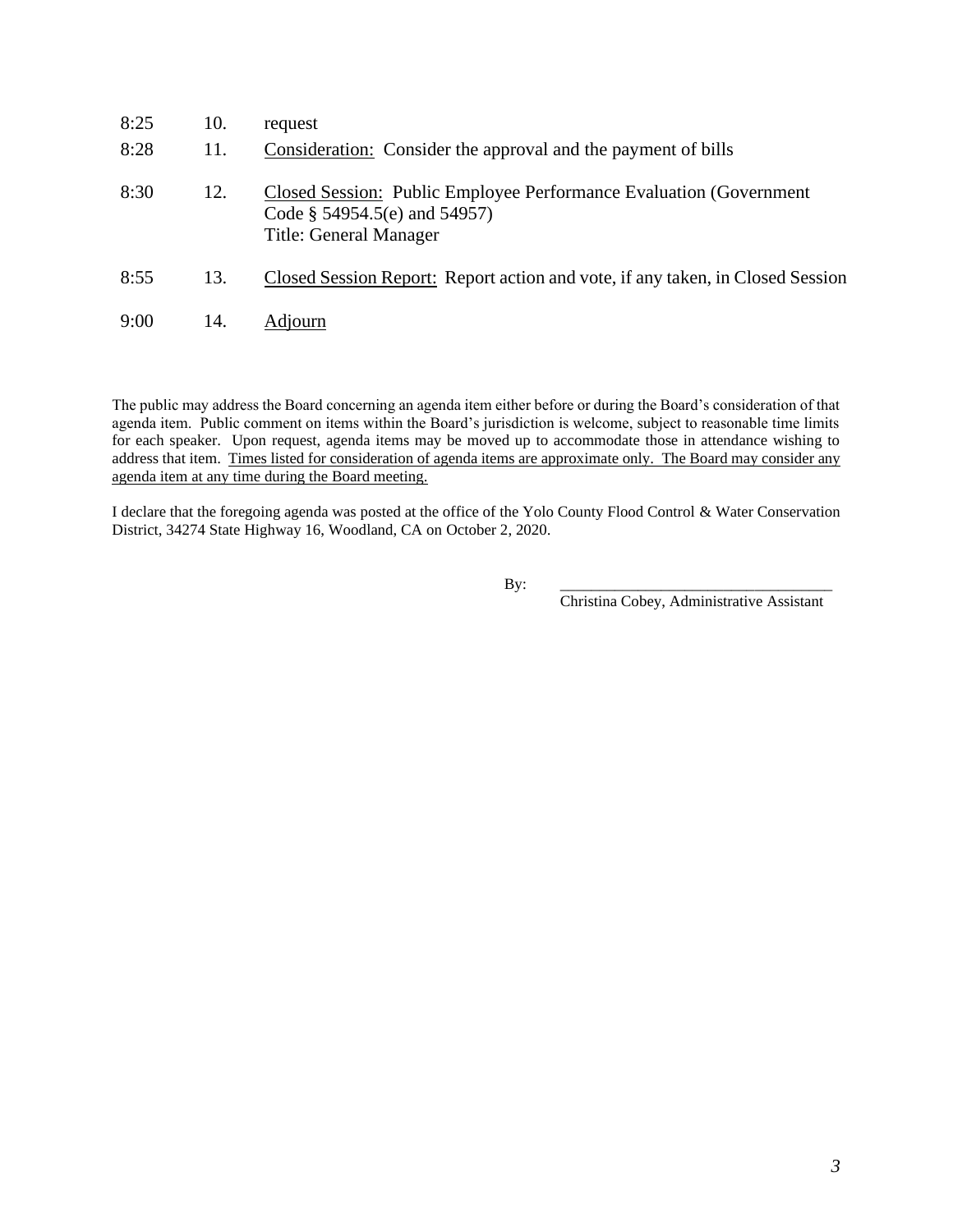## AGENDA REPORT

## MEETING DATE: October 6, 2020 ITEM #: 1

<span id="page-3-0"></span>SUBJECT: Consideration: Adoption of the September 1, 2020 Regular Board Meeting **Minutes** 

INITIATED OR  $\begin{array}{ccc} \text{I} & \text{IBOARD} \\ \text{I} & \text{I} & \text{BOARD} \end{array}$ REQUESTED BY: [X] STAFF APPROVED BY: Tim O'Halloran [ ] OTHER

ATTACHMENT [X] YES [ ] NO [ ] INFORMATION

 [ ] DIRECTION [X] ACTION: [X] MOTION [ ] RESOLUTION

#### **BACKGROUND:**

Pursuant to Section 54957.5 of the Brown Act, copies of the draft minutes are available to the public at the Board meeting prior to their approval.

Staff request the Directors call the Yolo County Flood Control & Water Conservation District (District) office if a correction is needed to be made to the draft minutes to clarify a substantial point or to correct content. Staff will then have time to make the appropriate change(s) and submit the revised draft for review to the Board and the public at the Board meeting.

#### **RECOMMENDATION:**

District staff recommend the adoption of the attached minutes with any corrections.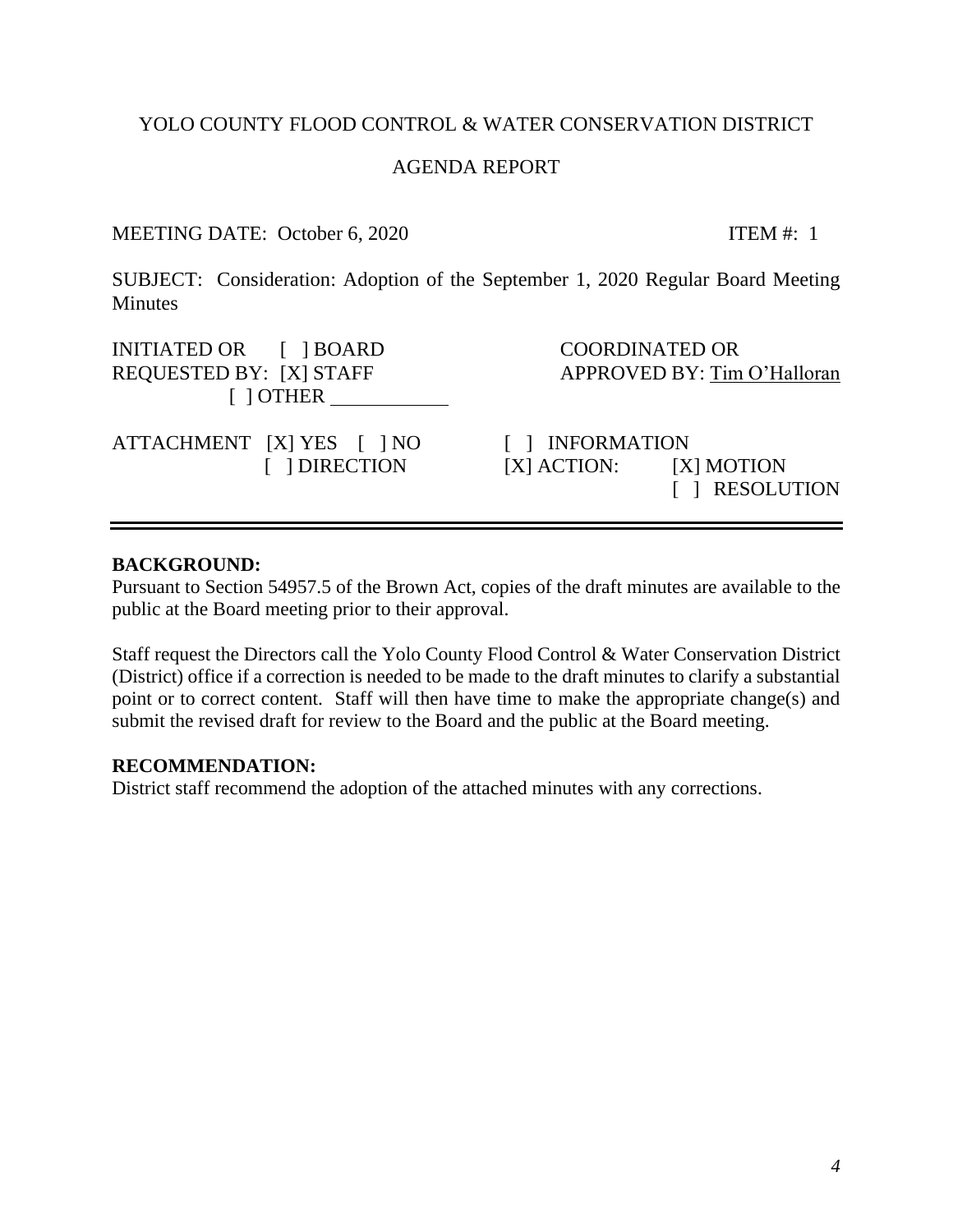

**FLOOD CONTROL & WATER CONSERVATION DISTRICT** 

# **BOARD MEETING MINUTES Tuesday, September 1, 2020, 7:00 PM**

**YCFC&WCD Offices 34274 State Highway 16 Woodland, CA 95695** 

Due to the COVID-19 threat and pursuant to the Governor's Executive Order N-29-20 (March 17, [2020\),](https://www.gov.ca.gov/wp-content/uploads/2020/03/3.17.20-N-29-20-EO.pdf) the regular meeting of the Board of Directors of the Yolo County Flood Control & Water Conservation District (District) was agendized to allow Board members, staff, and the public to participate in the meeting via teleconference. The meeting was held at 7:00 p.m. on Tuesday, September 1, 2020 remotely via GoToMeeting. Chair Mayer convened the meeting. The following people were remotely in attendance:

District Board Jim Mayer, Chair Tom Barth Mary Kimball Bruce Rominger Erik Vink

District Staff Tim O'Halloran, General Manager Max Stevenson, Assistant General Manager Kristin Sicke, Assistant General Manager Tim Ireland, SCADA Operations Supervisor

Members of the Public Dave Pratt

## **1. CONSIDERATION: Approval of Minutes**

**M/S/C** approved the minutes of the August 4, 2020 regular Board meeting as submitted. Ayes: Directors Barth, Kimball, Mayer, Rominger, and Vink Noes: None Absent: None Abstain: None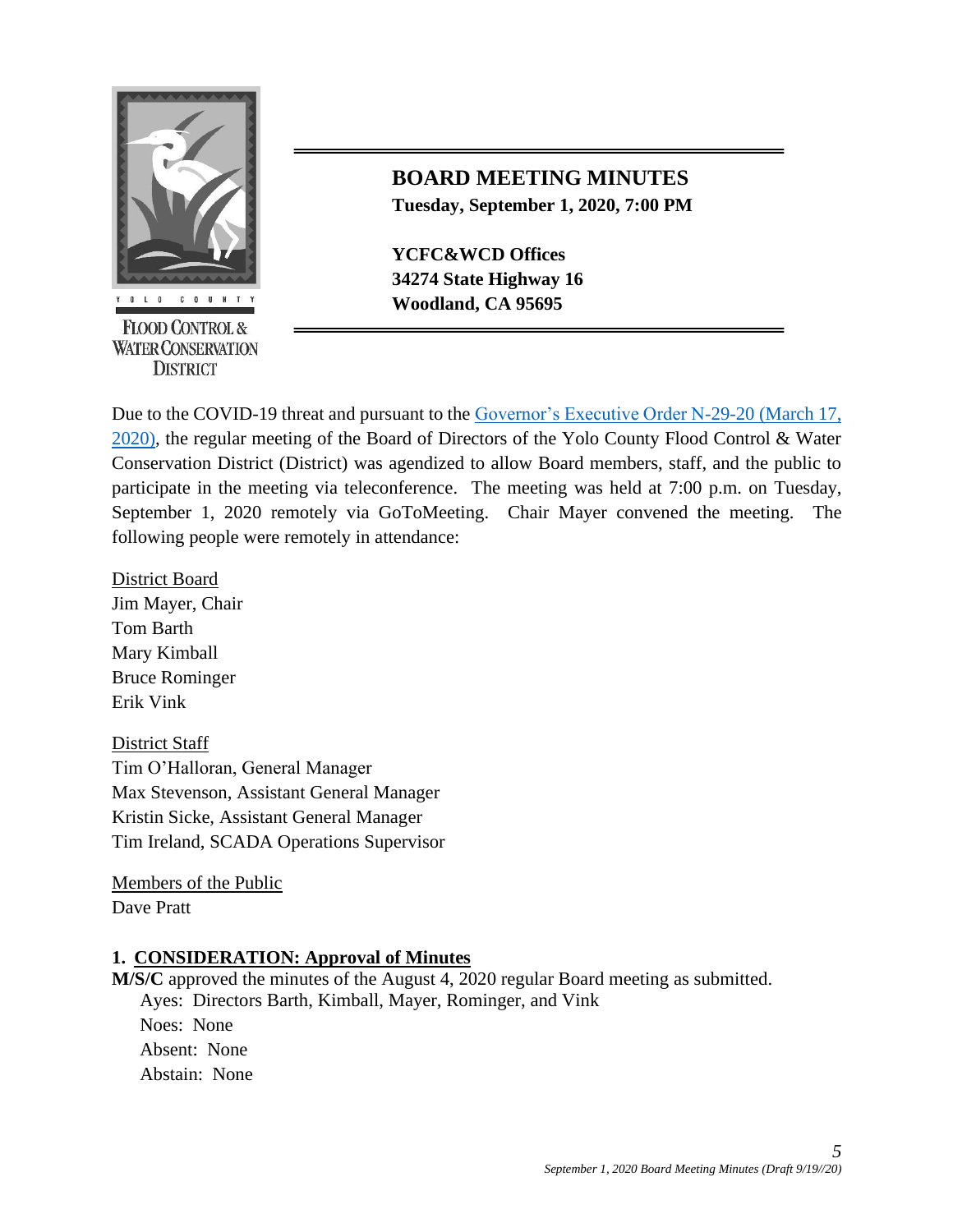# **2. OPEN FORUM**

There were no comments.

#### **3. CONSIDERATION: Adding Items to the Posted Agenda**

There were no changes made to the agenda.

#### **4. PRESENTATION: District's Response to FY 2019/2020 Audit Management Letter**

General Manager O'Halloran briefly reviewed the District's response to Richardson & Company's Fiscal Year 2019/2020 Audit Management Letter; the draft letter was addressed to Chair Mayer and included in the agenda package.

Director Vink appreciated the thoroughness of the District's response to the Audit Management Letter, and he emphasized the importance of reviewing the response as part of next year's audit process.

## **5. PRESENTATION: Report on Rubicon Gates**

General Manager O'Halloran introduced SCADA Operations Supervisor Tim Ireland. O'Halloran stated Ireland's report on Rubicon Gates was an example of a tool available to the District for transitioning to an on-demand system.

Ireland presented on the District's recent installation of five Rubicon SlipMeter<sup>TM</sup> throughout the District's canal system. The Rubicon SlipMeter<sup>™</sup> allow for remote flow control, accurate flow measurement, enhanced operator efficiency, and improved customer deliveries. The Rubicon  $S$ lipMeter<sup>TM</sup> were installed at optimal headgate locations over a 4-month period. Ireland provided before and after pictures of each location. The project totaled a little over \$365,000, which was primarily funded by a Proposition 84 grant from the California Department of Water Resources. Ireland reported the gates have been performing well since installation: measuring flow accurately and automatically adjusting to maintain constant flow, which has reduced spill and enhanced operations.

Director Rominger asked whether the District had plans or future grant money to install Rubicon gates at additional sites.

O'Halloran reported that the District planned to observe how the first five performed before installing more in the system, and that the intent was to install more throughout the system.

Directors Mayer and Vink commented on potentially implementing safety measures at the sites selected based on their observations from the after-photos.

Ireland agreed that there were still safety measures that needed to be implemented at certain locations.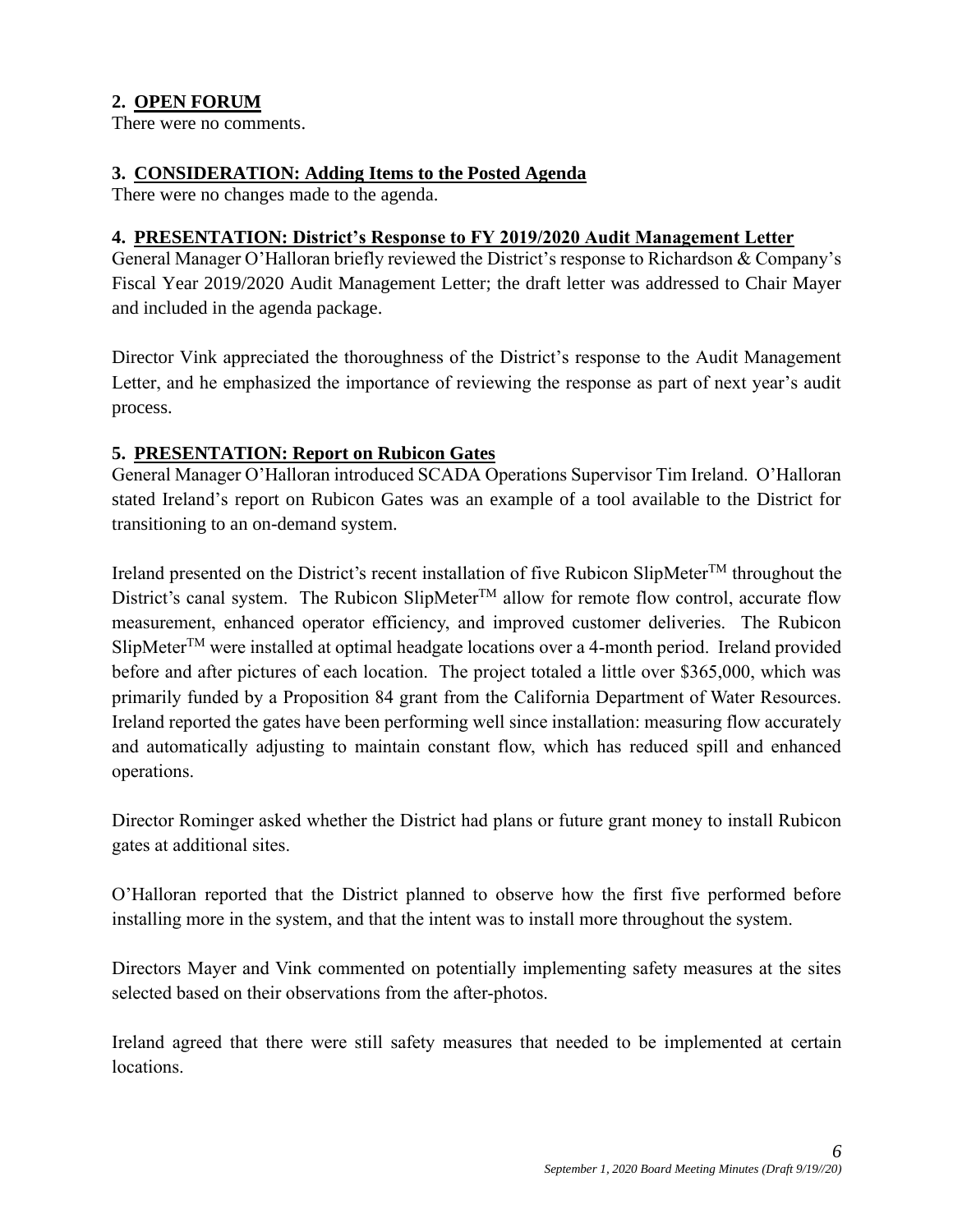Director Rominger inquired whether there were smaller gates available for farm-field deliveries as these meters would likely help rice irrigators with controlling fluctuating flows.

Ireland reported that Rubicon PikoMeter® were a fraction of the cost and size and would be more appropriate at the delivery-gate level. The District hopes to install a few Rubicon PikoMeter $\mathcal{D}$  in the winter on high-volume and high-frequency delivery gates.

Director Kimball asked whether there was an opportunity to cost share with customers.

Ireland reported that there is potential for a cost-share model since the District does that already with gate installations, but that we first want to see how Rubicon PikoMeter® perform in the field.

Assistant General Manager Stevenson commended Ireland for all his hard work on the project.

## **6. DIRECTORS' REPORTS**

Chair Mayer reported on NCWA's Conservation Taskforce efforts and announced he would be participating in NCWA's upcoming September Board of Directors' and Groundwater Management Taskforce meetings.

## **7. ATTORNEY'S REPORTS**

Legal Counsel Bezerra was not in attendance.

## **8. GENERAL MANAGER'S REPORT**

General Manager O'Halloran provided reports on the following:

- a) Operations, Maintenance, and Water Conditions
- b) Financial Report Summary Highlights from the August 31, 2020 financial statements report were quickly reviewed, and the actual FY 2020/2021 Budget was compared to the projected FY 2020/2021 Budget.
- c) General Activities A list of outreach activities and projects both in-house and coordinated with other agencies was reviewed.
- d) The following upcoming events were announced:
	- 1. September 3: YSGA's Technical Advisory Committee Meeting #3 (via GoToMeeting)
	- 2. September 3: YCFC&WCD Board Infrastructure Committee (Boardroom)
	- 3. September 10: YSGA Working Group Meeting (via GoToMeeting)
	- 4. September 13: Yolo Land Trust's A Virtual Day in the Country (TBD)
	- 5. September 14: YSGA Executive Committee Meeting (via GoToMeeting)
	- 6. September 14: Groundwater Management Task Force Meeting (via Microsoft Teams)
	- 7. September 14-17: GRA's Western Groundwater Congress (TBD)
	- 8. September 16: Cache Creek Capacity Analysis Check-in (conference call)
	- 9. September 21: WRA/YSGA Board of Directors' Meetings (via GoToMeeting)
	- 10. October 7: Westside IRWM Coordinating Committee Meeting (via Zoom)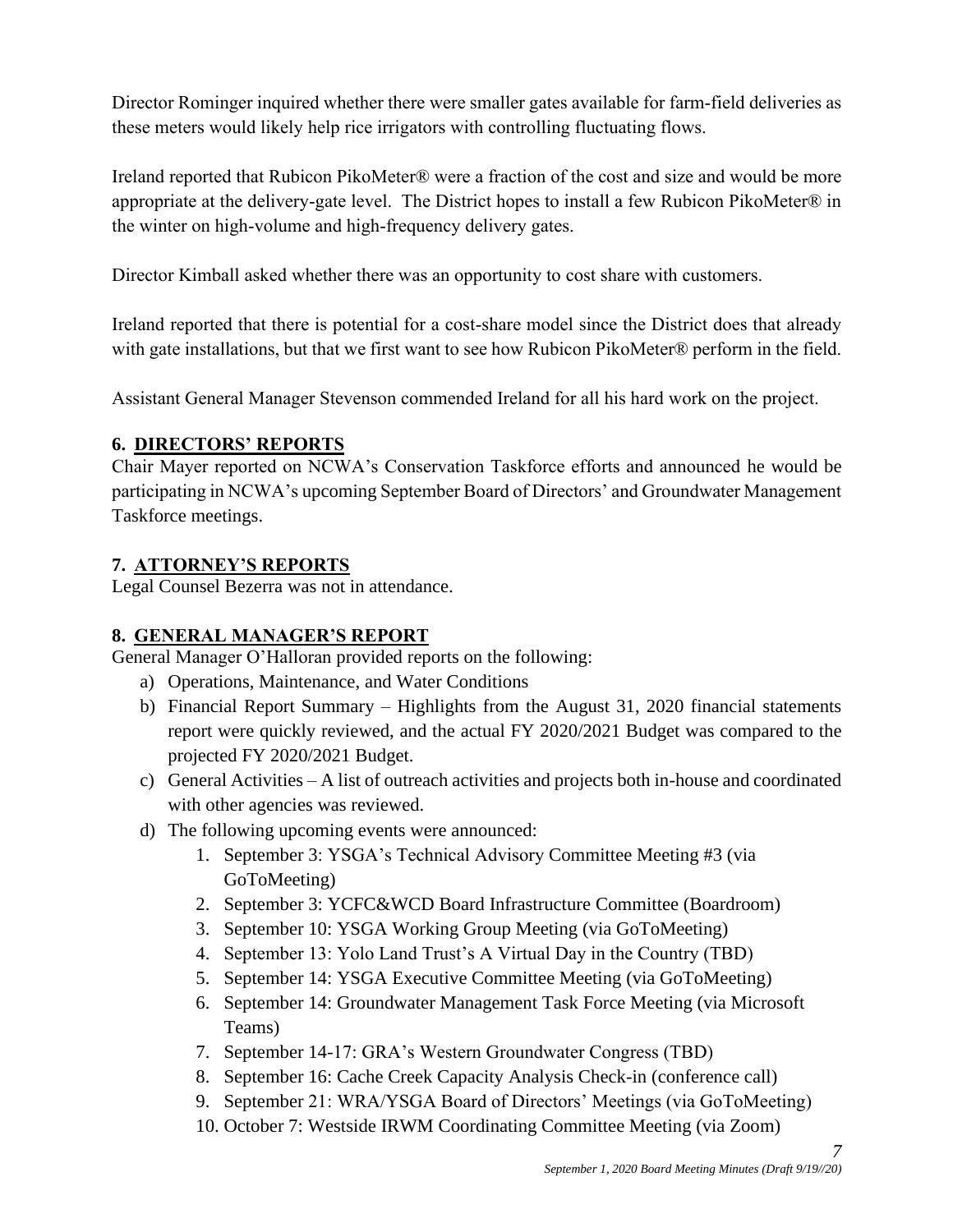## **9. GENERAL DISCUSSION**

There was no general discussion.

#### **10. CONSIDERATION: Payment of Bills**

**M/S/C** approved the following claims for payment – Yolo County Flood Control & Water Conservation District Checks # 058832–058841.

Ayes: Directors Barth, Kimball Mayer, Rominger, and Vink Noes: None Absent: None Abstain: None

#### **11. ADJOURNMENT**

There being no further business to come before the Board, the meeting was adjourned.

ATTEST:

Jim Mayer, Chair

\_\_\_\_\_\_\_\_\_\_\_\_\_\_\_\_\_\_\_\_\_\_\_\_\_\_\_\_\_\_\_

Tim O'Halloran, Secretary

\_\_\_\_\_\_\_\_\_\_\_\_\_\_\_\_\_\_\_\_\_\_\_\_\_\_\_\_\_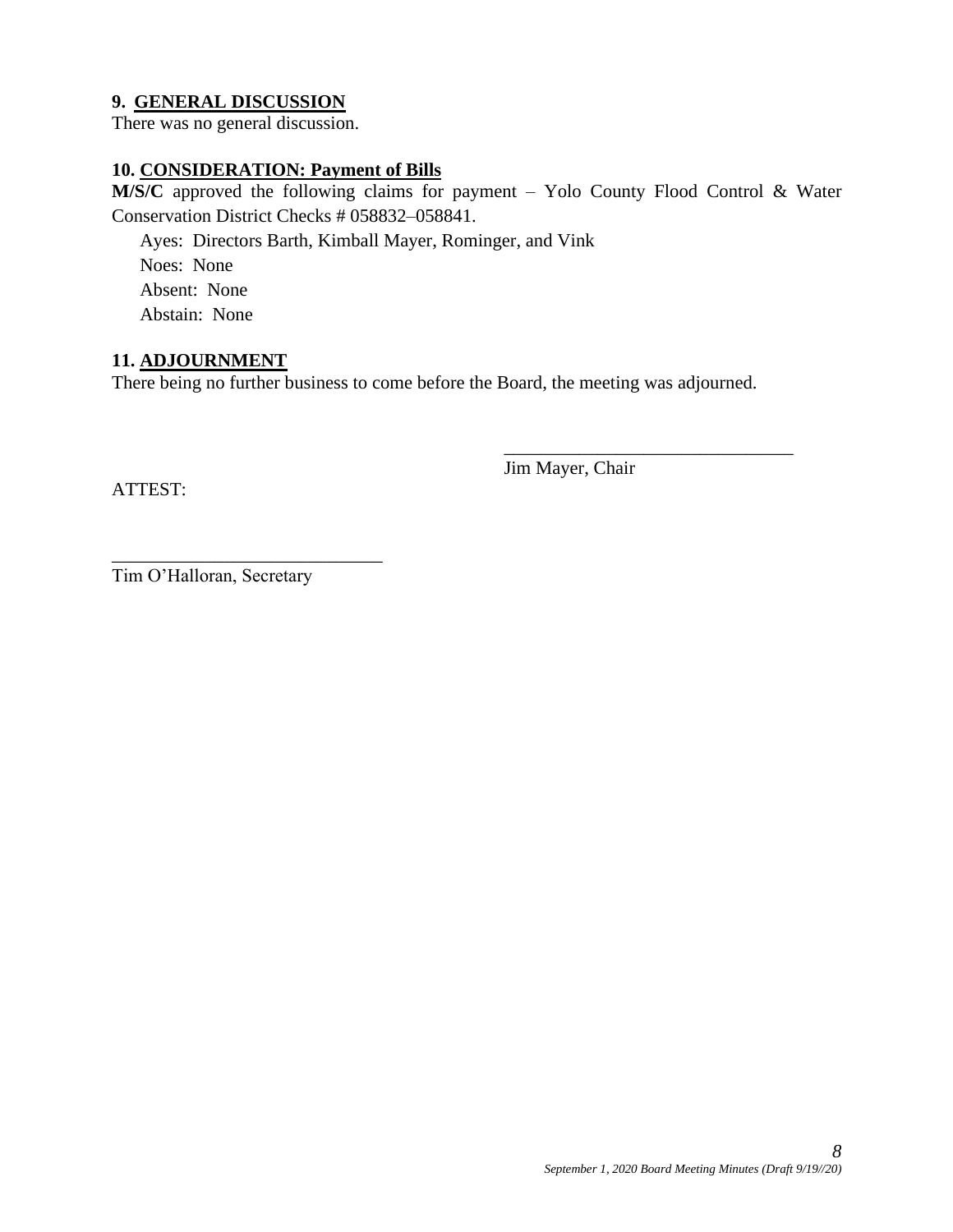## AGENDA REPORT

## MEETING DATE: October 6, 2020 ITEM #: 4

<span id="page-8-0"></span>SUBJECT: Consideration: Indian Valley Reservoir Hydroelectric Rehabilitation Project

| INITIATED OR [ ] BOARD                     | <b>COORDINATED OR</b>                                           |
|--------------------------------------------|-----------------------------------------------------------------|
| REQUESTED BY: [X] STAFF                    | PREPARED BY: Anthony Lopez                                      |
| $\lceil$ $\rceil$ OTHER                    | APPROVED BY: Tim O'Halloran                                     |
| ATTACHMENT [ ] YES [X] NO<br>[ ] DIRECTION | [ ] INFORMATION<br>$[X]$ ACTION: $[X]$ MOTION<br>[ ] RESOLUTION |

## **BACKGROUND:**

The Indian Valley Reservoir Hydroelectric Facility (Hydroelectric Facility) consists of a powerhouse with two 1400 kW horizontal Francis type turbine generators and a 100-kW low-flow Turgo turbine generator. The original turbines, generators, exciters, and some control systems were supplied as a package and installed in 1983. To ensure continued operation and long-term viability of the Hydroelectric Facility, it is important to complete necessary maintenance on the turbine generators.

District staff requested proposals from four qualified and experienced California-licensed Contractors to perform major maintenance on the two larger hydroelectric turbine generators. The scope of work entails 1) performing visual inspection and megger testing to determine what level of maintenance is needed, 2) disassembling and cleaning the units, 3) shipping unit components to appropriate shop locations, 4) reporting on turbine inspection results and recommendations, 5) completing turbine and generator maintenance services, 6) transporting and reassembling equipment back on-site, and 7) commissioning units with pre-operational checks.

The project is estimated to cost about \$1.5M and will occur over a 5-month period. District staff plan for the turbines to be repaired and operating in time for the 2021 irrigation season.

## **RECOMMENDATION:**

Staff recommend the Board authorize the General Manager to enter into an agreement with Canyon Hydro, Canyon Industries, Incorporated for completion of the Indian Valley Reservoir Hydroelectric Rehabilitation Project.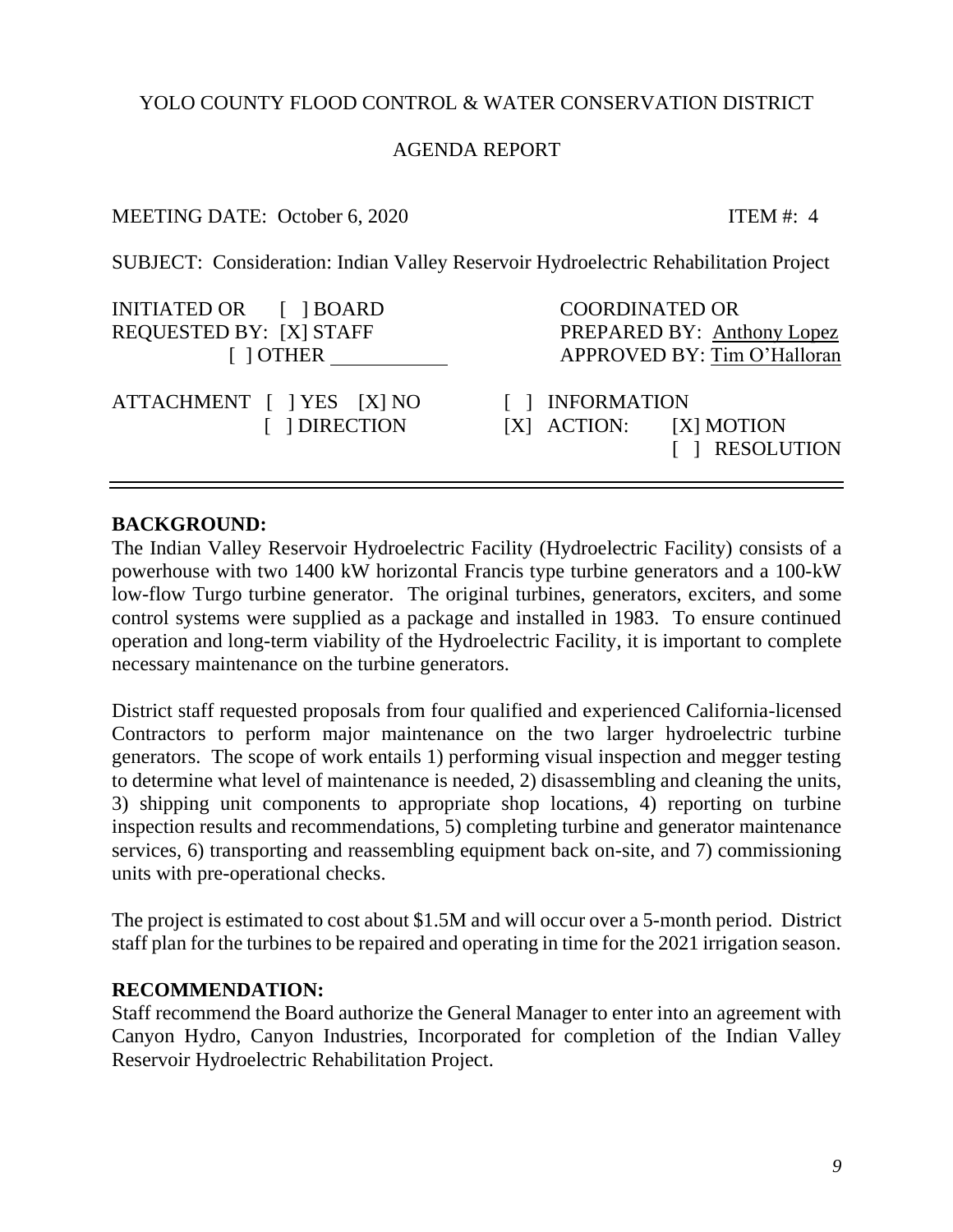## AGENDA REPORT

## MEETING DATE: October 6, 2020 ITEM #: 5

<span id="page-9-0"></span>SUBJECT: Presentation: Update on Water Use Agreements in the Cache Creek Watershed

| INITIATED OR [ ] BOARD                     | <b>COORDINATED OR</b>                                                     |
|--------------------------------------------|---------------------------------------------------------------------------|
| REQUESTED BY: [X] STAFF                    | PREPARED BY: Tim O'Halloran                                               |
| $\lceil$ $\rceil$ OTHER                    | APPROVED BY: Tim O'Halloran                                               |
| ATTACHMENT [ ] YES [X] NO<br>[ ] DIRECTION | [X] INFORMATION<br>$\lceil$   ACTION: $\lceil$   MOTION<br>[ ] RESOLUTION |

## **BACKGROUND:**

The District owns and operates Cache Creek Dam and has prior vested water rights to the waters of Clear Lake in Lake County. The District has 16 municipal and industrial water use agreements around Clear Lake and 31 appropriative water right customers in Lake County.

The District stores surplus flows of Cache Creek and its tributaries in Clear Lake and Indian Valley Reservoir, and later releases such stored waters down Cache Creek for re-diversion at Capay Dam, which is located downstream of Capay Valley riparian landowners. The District has 68 riparian water use agreements with property owners along Cache Creek in the Capay Valley.

District staff will provide an update on the District's water use agreements in the Cache Creek watershed.

## **RECOMMENDATION:**

This agenda item is for informational purposes only. No Board action is required.